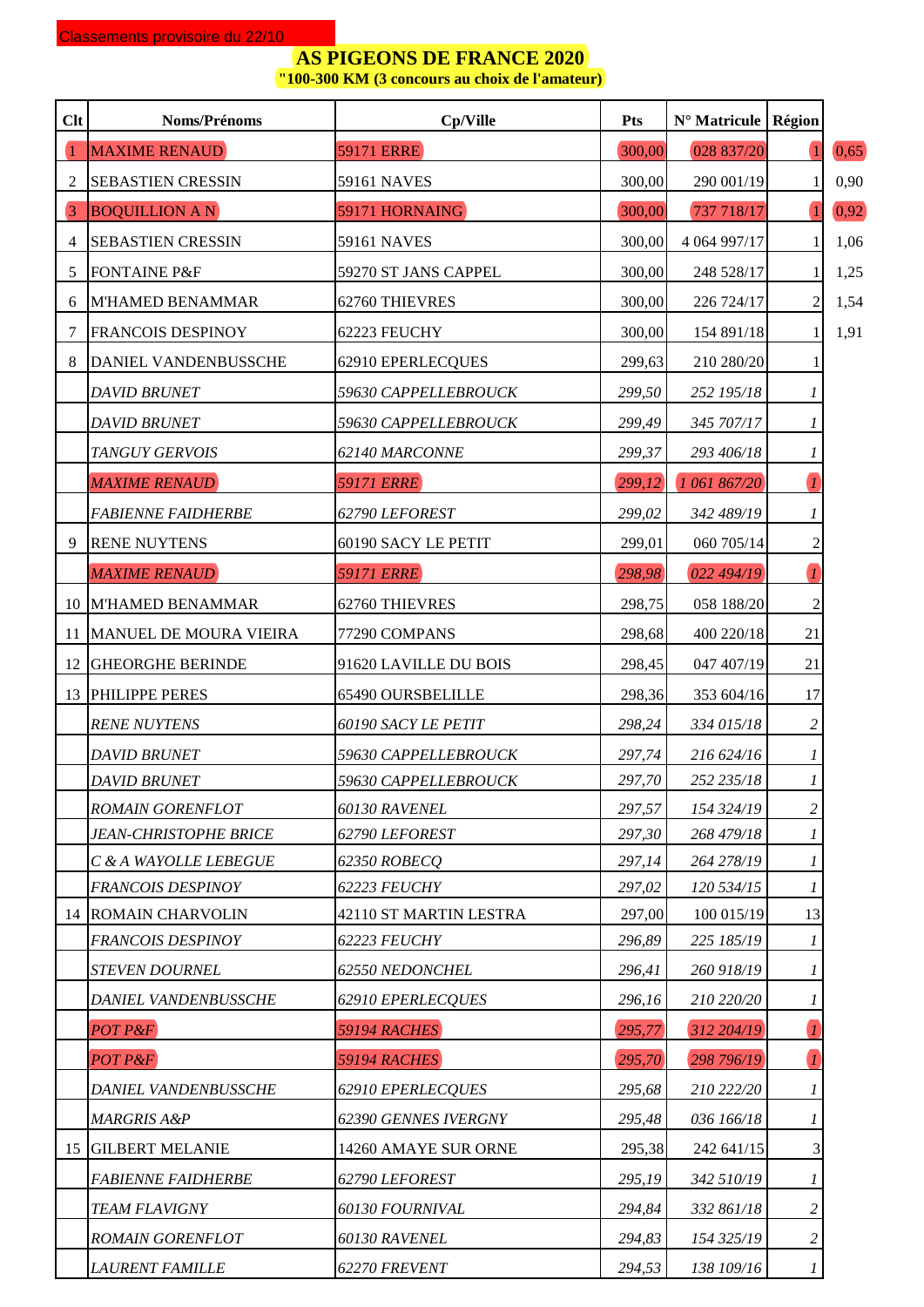|    | <b>DOMINIQUE PAUWELS</b>    | 80800 FRANVILLERS           | 294,43 | 085 758/16   | $\overline{c}$   |
|----|-----------------------------|-----------------------------|--------|--------------|------------------|
|    | FRANCOIS DESPINOY           | 62223 FEUCHY                | 294,37 | 225 177/19   | $\mathcal{I}$    |
|    | <b>TEAM FLAVIGNY</b>        | 60130 FOURNIVAL             | 294,25 | 423 723/17   | $\overline{c}$   |
|    | <b>TEAM FLAVIGNY</b>        | <b>60130 FOURNIVAL</b>      | 294,15 | 332 848/18   | $\overline{c}$   |
|    | 16 PHILIPPE PERES           | 65490 OURSBELILLE           | 293,97 | 012 805/15   | 17               |
|    | FRANCOIS DESPINOY           | 62223 FEUCHY                | 293,31 | 120 549/16   | $\boldsymbol{l}$ |
|    | 17 ROMAIN CHARVOLIN         | 42110 ST MARTIN LESTRA      | 292,99 | 068 052/18   | 13               |
|    | FRANCOIS DESPINOY           | 62223 FEUCHY                | 292,21 | 257 210/15   | $\boldsymbol{l}$ |
|    | <b>18 CEDRIC VERBRUGGHE</b> | 35490 VIEUX-VY-SUR-COUESNON | 290,40 | 092 013/19   | 10               |
|    | 19 ROMAIN CHARVOLIN         | 42110 ST MARTIN LESTRA      | 290,01 | 068 488/18   | 13               |
|    | FRANCOIS DESPINOY           | 62223 FEUCHY                | 288,69 | 019 985/17   | $\boldsymbol{l}$ |
|    | 20 CEDRIC VERBRUGGHE        | 35490 VIEUX-VY-SUR-COUESNON | 288,29 | 383 938/18   | 10               |
| 21 | PHILIPPE PERES              | 65490 OURSBELILLE           | 286,53 | 010 115/15   | 17               |
|    | <b>FRANCOIS DESPINOY</b>    | 62223 FEUCHY                | 283,80 | 257 211/15   | $\boldsymbol{l}$ |
|    | 22 BERNARD MORAT            | 85270 ST HILAIRE DE RIEZ    | 281,86 | 179 781/17   | 11               |
|    | FRANCOIS DESPINOY           | 62223 FEUCHY                | 280,19 | 225 191/19   | $\boldsymbol{l}$ |
|    | <b>GAETAN CANIPEL</b>       | 62910 EPERLECQUES           | 247,98 | 348 183/19   | $\mathcal{I}$    |
|    | PULIEZ P & F                | 62232 ANNEZIN               | 247,28 | 100 968/20   | $\mathfrak{1}$   |
|    | PULIEZ P & F                | 62232 ANNEZIN               | 232,60 | 100 908/20   | $\mathcal{I}$    |
|    | <b>GAETAN CANIPEL</b>       | 62910 EPERLECQUES           | 201,23 | 285 552/18   | $\mathcal{I}$    |
|    | <b>DANIEL RICHARD</b>       | 62880 ANNAY                 | 192,71 | 5 142 293/18 | $\boldsymbol{l}$ |
|    | <i>SAMUEL FIEVET</i>        | 59980 HONNECHY              | 131,75 | 296 254/19   | $\boldsymbol{l}$ |

**"300 - 500 KM (3 concours au choix de l'amateur)**

| $Cl$ t | Noms/Prénoms              | Cp/Ville               | <b>Pts</b> | $N^{\circ}$ Matricule | Région |
|--------|---------------------------|------------------------|------------|-----------------------|--------|
|        | <b>OLIVIER REGLIN</b>     | 77000 LA ROCHETTE      | 299,80     | 008 573/18            | 21     |
|        | <b>MARTIAL MAINDRELLE</b> | 14320 BULLY            | 299,31     | 000550/20             | 3      |
|        | <b>MARTIAL MAINDRELLE</b> | 14320 BULLY            | 298,52     | 009 363/18            | 3      |
| 4      | <b>GUISLAIN P&amp;F</b>   | 62210 AVION            | 298,49     | 169 258/18            |        |
| 5      | <b>MARTIAL MAINDRELLE</b> | 14320 BULLY            | 297,53     | 018 196/17            | 3      |
| 6      | <b>FONTAINE P&amp;F</b>   | 59270 ST JANS CAPPEL   | 297,16     | 248 533/17            |        |
|        | <b>DIDIER LEFEVRE</b>     | 93370 MONTFERMEIL      | 296,48     | 180 795/17            | 21     |
| 8      | <b>ROMAIN CHARVOLIN</b>   | 42110 ST MARTIN LESTRA | 296,17     | 068 582/18            | 13     |
| 9      | <b>DIDIER LEFEVRE</b>     | 93370 MONTFERMEIL      | 295,38     | 400 476/18            | 21     |
| 10     | HUREZ P&F                 | 59190 HAZEBROUCK       | 294,87     | 327 028/19            |        |
| 13     | <b>HERVE BOHN</b>         | 59254 GHYVELDE         | 294,68     | 320 215/19            |        |
| 14     | <b>FONTAINE P&amp;F</b>   | 59270 ST JANS CAPPEL   | 294,42     | 030 462/18            |        |
| 15     | <b>HERVE BOHN</b>         | 59254 GHYVELDE         | 293,45     | 320 141/19            |        |
| 16     | <b>HERVE BOHN</b>         | 59254 GHYVELDE         | 293,33     | 210 117/16            |        |
| 17     | <b>STEPHANE FUSS</b>      | 67160 BREMMELBACH      | 292,78     | 086 963/18            | 19     |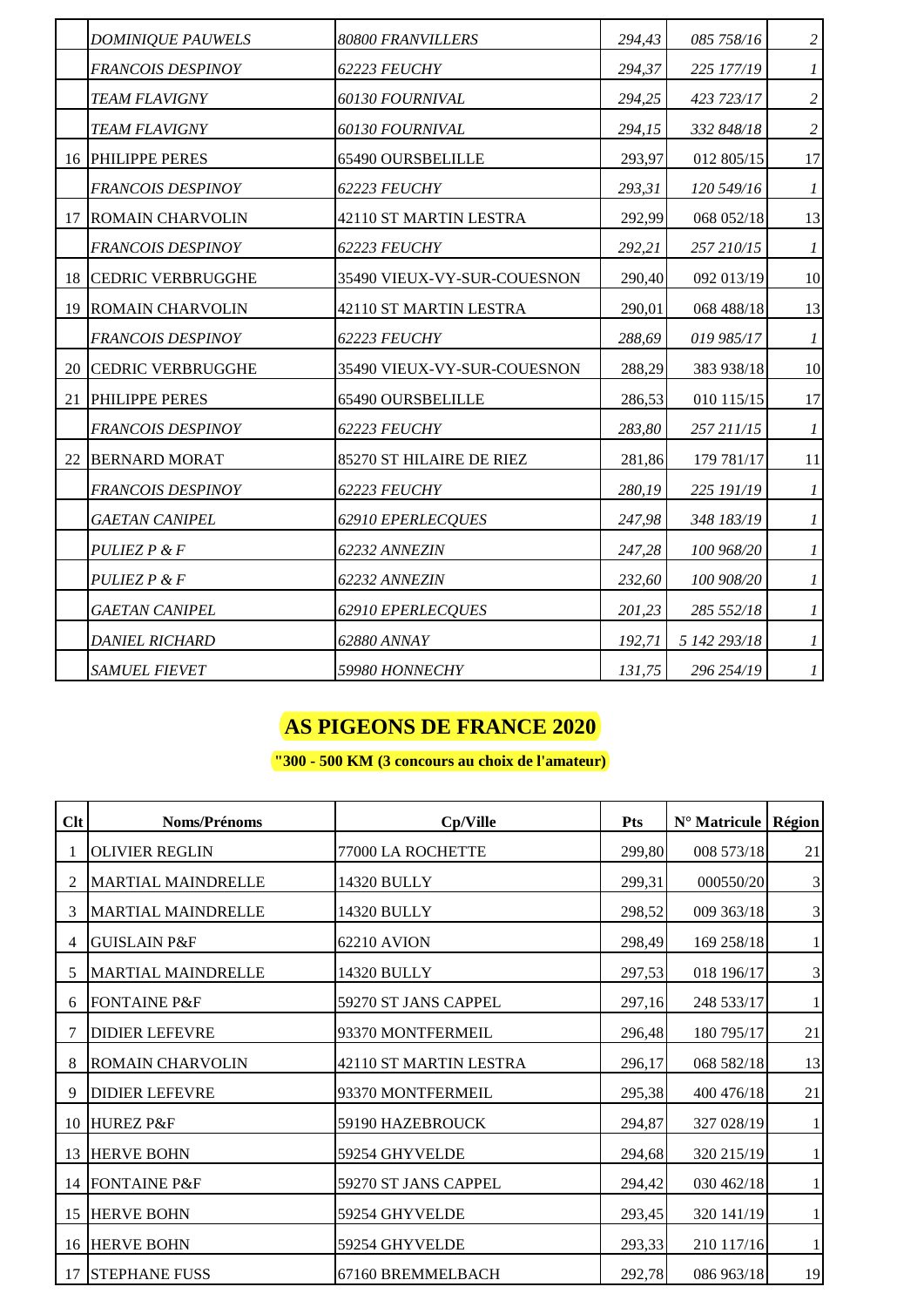|    | <b>LAURENT BOSSUS</b>         | 59229 TETEGHEM                | 292,54 | 030 035/18   | 1                |
|----|-------------------------------|-------------------------------|--------|--------------|------------------|
|    | <i>JEROME BILLOIR</i>         | 59188 ST VAAST EN CAMBRESIS   | 288,89 | 293 942/19   | $\mathcal{I}$    |
|    | <i><b>GILBERT MELANIE</b></i> | 14260 AMAYE SUR ORNE          | 288,57 | 259 874/18   | $\mathfrak{Z}$   |
|    | <b>STEVEN DOURNEL</b>         | 62550 NEDONCHEL               | 287,93 | 260 918/19   | $\boldsymbol{l}$ |
|    | MICHEL LEBECQ                 | 59154 CRESPIN                 | 287,82 | 408 315/17   | $\boldsymbol{l}$ |
|    | <b>18 ROMAIN CHARVOLIN</b>    | 42110 ST MARTIN LESTRA        | 286,48 | 068 007/18   | 13               |
| 19 | THARSICE WINGERING            | 10320 VILLERY                 | 285,59 | 056 833/18   | $\,8\,$          |
| 20 | <b>THARSICE WINGERING</b>     | 10320 VILLERY                 | 285,25 | 109 029/17   | $\,8\,$          |
| 21 | <b>ROMAIN CHARVOLIN</b>       | 42110 ST MARTIN LESTRA        | 284,69 | 041 232/19   | 13               |
| 22 | THARSICE WINGERING            | 10320 VILLERY                 | 282,68 | 6 007 728/18 | $8\,$            |
|    | 23 M ET D FAUCHER             | 87100 LIMOGES                 | 282,01 | 002 637/19   | 12               |
|    | <b>MICHEL THULLIER</b>        | 59650 VILLENEUVE D'ASCQ       | 281,75 | 1739 650/19  | $\boldsymbol{l}$ |
|    | <b>ROMAIN CHARVOLIN</b>       | 42110 ST MARTIN LESTRA        | 280,53 | 131 950/19   | 13               |
|    | <b>PHILIPPE BOUTIER</b>       | 62218 LOISON SOUS LENS        | 280,24 | 185 828/18   | $\boldsymbol{l}$ |
| 24 | <b>STEPHANE FUSS</b>          | 67160 BREMMELBACH             | 279,90 | 086 962/18   | 19               |
|    | 25 PHILIPPE PERES             | <b>65490 OURSBELILLE</b>      | 272,38 | 421 502/18   | 17               |
|    | <i>JEROME BILLOIR</i>         | 59188 ST VAAST EN CAMBRESIS   | 262,94 | 024 602/15   | $\boldsymbol{l}$ |
|    | 26 PHILIPPE PERES             | 65490 OURSBELILLE             | 254,33 | 353 646/16   | 17               |
|    | <b>LAMARE P&amp;F</b>         | 14190 SAINT GERMAIN LE VASSON | 251,37 | 009 460/19   | $\mathfrak{Z}$   |
| 27 | PHILIPPE PERES                | 65490 OURSBELILLE             | 245,60 | 418 303/18   | 17               |
|    | <b>CHRISTOPHE MOSER</b>       | 59553 LAUWIN PLANQUE          | 229,12 | 238 694/18   | $\boldsymbol{l}$ |
|    | 28 VICTOR CIOCAN              | 33640 ARBANAIS                | 194,08 | 363 656/16   | 18               |

### **"500 - 750 KM (2 concours au choix de l'amateur)**

| $Cl$ t            | <b>Noms/Prénoms</b>        | Cp/Ville                     | <b>Pts</b> | N° Matricule | Région         |
|-------------------|----------------------------|------------------------------|------------|--------------|----------------|
|                   | <b>STEVEN DOURNEL</b>      | 62550 NEDONCHEL              | 199,30     | 105 646/20   |                |
| 2                 | FLORIMOND PUISSANT         | 60130 NOURARD LE FRANC       | 198,80     | 331 201/18   | $\mathfrak{2}$ |
| 3                 | <b>JEAN-MARIE LOISELLE</b> | 80090 AMIENS                 | 198,60     | 356 048/18   | $\sqrt{2}$     |
|                   | <b>MAURICE OZANNE</b>      | 76410 SOTTEVILLE SOUS LE VAL | 198,18     | 414 463/16   | $\mathbf{3}$   |
| 5                 | <b>TEAM FLAVIGNY</b>       | 60130 FOURNIVAL              | 197,94     | 332 888/18   | $\sqrt{2}$     |
| 6                 | <b>ANTONIO MALHEIRO</b>    | 94160 ST MANDE               | 197,92     | 076 099/15   | 21             |
|                   | <b>ROGER DELAMARE</b>      | 27340 CRIQUEBEUF SUR SEINE   | 197,90     | 145 593/17   | $\mathfrak{Z}$ |
| 8                 | <b>STEVEN DOURNEL</b>      | 62550 NEDONCHEL              | 197,63     | 363 312/19   |                |
| 9                 | <b>DAMIEN GAUDRY</b>       | 59554 NEUVILLE SAINT REMY    | 197,62     | 316 156/17   |                |
|                   | 10 DIDIER LEFEVRE          | 93370 MONFERMEIL             | 196,72     | 186 500/17   | 21             |
|                   | <b>TEAM FLAVIGNY</b>       | 60130 FOURNIVAL              | 194,81     | 218 924/17   | $\overline{c}$ |
| 11                | <b>VICTOR CIOCAN</b>       | 33640 ARBANAIS               | 194,08     | 363 656/16   | 18             |
| $\left(12\right)$ | <b>MAXIME RENAUD</b>       | <b>59171 ERRE</b>            | 193,89     | 4 108 359/18 |                |
| 13                | <b>FABIENNE FAIDHERBE</b>  | 62790 LEFOREST               | 193,39     | 238 997/16   |                |
|                   | 14 MAXIME RENAUD           | <b>59171 ERRE</b>            | 193,32     | 028 804/20   |                |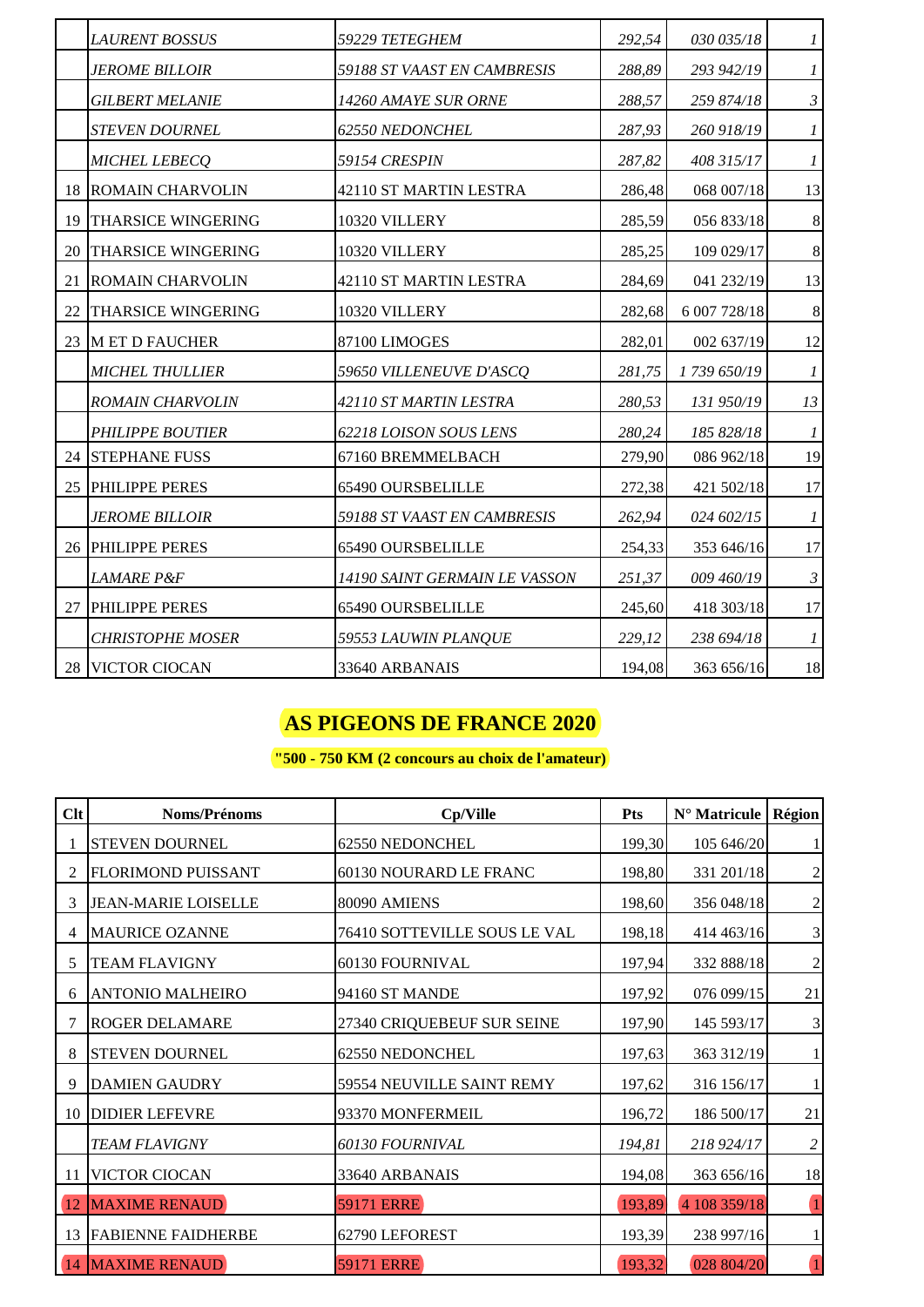| 15 STEPHANE FUSS          | 67160 BREMMELBACH              | 192,96 | 422 423/17   | 19               |
|---------------------------|--------------------------------|--------|--------------|------------------|
| <b>FABIENNE FAIDHERBE</b> | <b>62790 LEFOREST</b>          | 192,78 | 371 157/17   |                  |
| <i>FABIENNE FAIDHERBE</i> | <b>62790 LEFOREST</b>          | 192,56 | 268 032/18   |                  |
| <b>MAXIME RENAUD</b>      | <b>59171 ERRE</b>              | 192,35 | 028 809/20   | $\boldsymbol{l}$ |
| 17 DAVID SAVALLE          | 76710 ESLETTES                 | 191,90 | 249 551/15   | $\mathfrak{Z}$   |
| <b>DOMINIQUE NEUVILLE</b> | 59190 WALLON-CAPPEL            | 191,08 | 401 378/15   |                  |
| <b>STEVEN DOURNEL</b>     | <b>62550 NEDONCHEL</b>         | 188,52 | 269 716/19   |                  |
| <b>DHINNIN P&amp;F</b>    | 59279 LOON-PLAGE               | 184,70 | 250 331/18   |                  |
| <b>TEAM CHRISTALINE</b>   | 14190 ST GERMAIN LE VASSON     | 184.00 | 152 546/17   | 3                |
| <b>CHRISTOPHE MOSER</b>   | 59553 LAUWIN PLANQUE           | 148,46 | 238 694/18   |                  |
| <b>JACQUES MIVELLE</b>    | 62270 FREVENT                  | 141,73 | 303 583/18   |                  |
| <i>DHINNIN P&amp;F</i>    | <i><b>59279 LOON-PLAGE</b></i> | 126.69 | 1 334 137/18 |                  |

**"+ 750 KM (2 concours au choix de l'amateur)**

| Clt | <b>Noms/Prénoms</b>        | Cp/Ville                    | <b>Pts</b> | $N^{\circ}$ Matricule | Région |
|-----|----------------------------|-----------------------------|------------|-----------------------|--------|
|     | <b>STEPHANE DESCHUTTER</b> | 62720 RINXENT               | 196,84     | 181 664/18            |        |
|     | <b>DOMINIQUE NEUVILLE</b>  | 59190 WALLON-CAPPEL         | 195,98     | 243 055/16            |        |
|     | <b>FONTAINE P&amp;F</b>    | 59270 ST JANS CAPPEL        | 180,56     | 357 729/17            |        |
|     | <b>SYLVAIN MEILLER</b>     | 62810 SUS ST LEGER          | 177,47     | 328 451/18            |        |
|     | PHILIPPE BAZILLE           | 80690 AILLY LE HAUT CLOCHER | 171,92     | 087 034/16            |        |
|     | <b>MAXIME RENAUD</b>       | <b>59171 ERRE</b>           | 170,43     | 4 108 356/18          |        |
|     | <b>FONTAINE P&amp;F</b>    | 59270 ST JANS CAPPEL        | 170,08     | 328 250/19            |        |

## **AS PIGEONS DE FRANCE 2020**

**Pigeonneaux 2020 (3 concours)**

| Clt            | <b>Noms/Prénoms</b>         | Cp/Ville          | <b>Pts</b> | N° Matricule | Région |        |
|----------------|-----------------------------|-------------------|------------|--------------|--------|--------|
|                | <b>MAXIME RENAUD</b>        | <b>59171 ERRE</b> | 300,00     | 028 837/20   |        | 1 0,65 |
|                | <b>MARTIAL MAINDRELLE</b>   | 14320 BULLY       | 300,00     | 000550/20    |        | 3 2,50 |
|                | <b>DANIEL VANDENBUSSCHE</b> | 62910 EPERLECQUES | 299,63     | 210 280/20   |        |        |
| 4              | <b>MAXIME RENAUD</b>        | <b>59171 ERRE</b> | 299,58     | 028 831/20   |        |        |
| 5              | <b>MAXIME RENAUD</b>        | <b>59171 ERRE</b> | 299,12     | 1 061 867/20 |        |        |
| 6              | <b>MAXIME RENAUD</b>        | <b>59171 ERRE</b> | 298,78     | 028 809/20   |        |        |
|                | M'HAMED BENAMMAR            | 62760 THIEVRES    | 298,75     | 058 188/20   |        |        |
| 8              | <b>MAXIME RENAUD</b>        | <b>59171 ERRE</b> | 298,62     | 028 829/20   |        |        |
| $\overline{9}$ | <b>MAXIME RENAUD</b>        | <b>59171 ERRE</b> | 298,26     | 028 806/20   |        |        |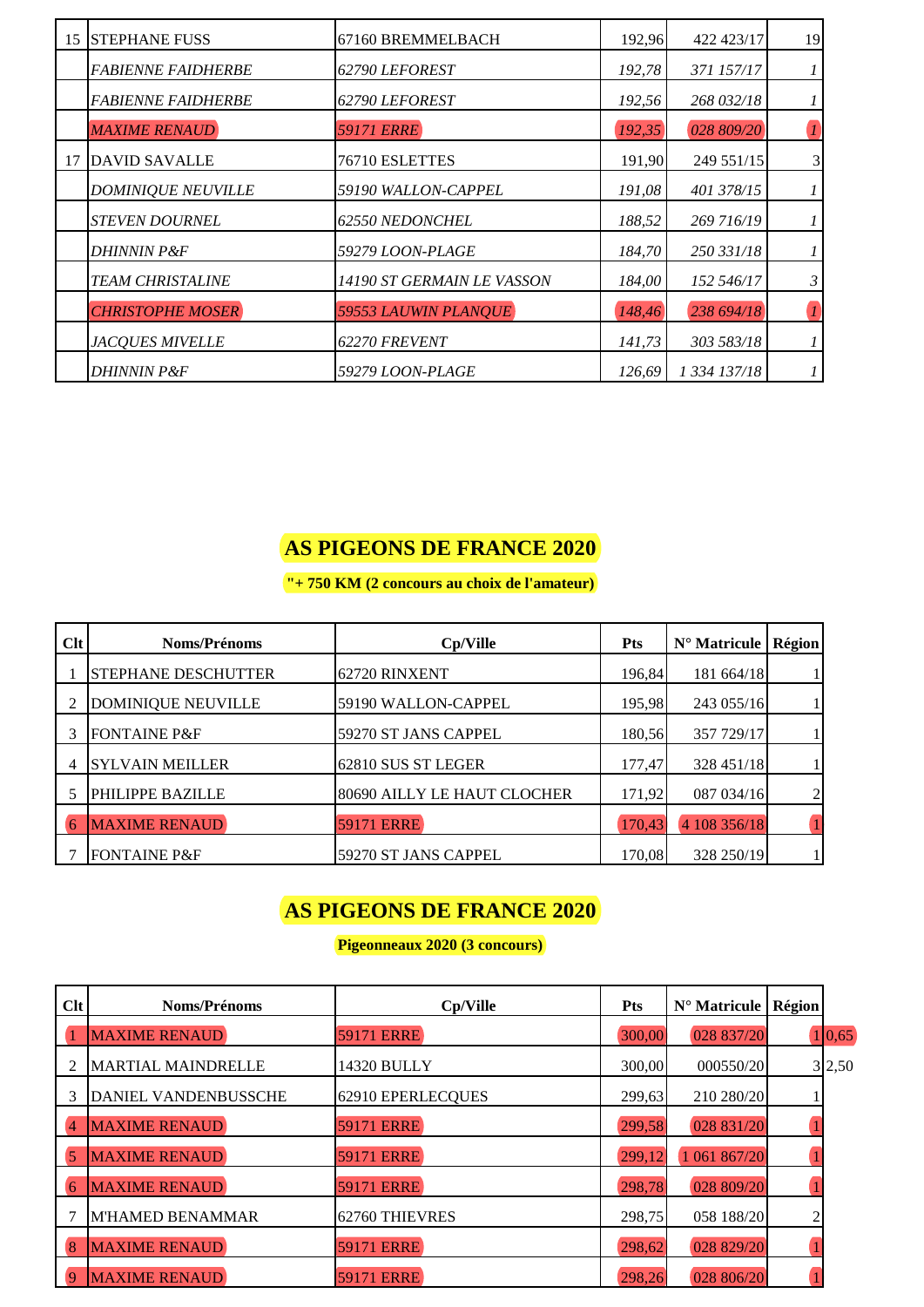|    | 10 MARTIAL MAINDRELLE        | 14320 BULLY                         | 297,56 | 1 507 339/20 | $\mathfrak 3$               |
|----|------------------------------|-------------------------------------|--------|--------------|-----------------------------|
|    | <b>DOMINIQUE LEJEUNE</b>     | 59100 ROUBAIX                       | 297,07 | 033 617/20   | $\mathcal{I}$               |
|    | <b>STEVEN DOURNEL</b>        | 62550 NEDONCHEL                     | 296,67 | 105 646/20   | $\boldsymbol{l}$            |
|    | <b>MAXIME RENAUD</b>         | <b>59171 ERRE</b>                   | 296,56 | 028 832/20   | $\overline{\mathbf{I}}$     |
|    | <i>DANIEL VANDENBUSSCHE</i>  | 62910 EPERLECQUES                   | 296,16 | 210 220/20   | $\mathcal{I}$               |
|    | <b>DANIEL GAMBART</b>        | 62250 SAINT INGLEVERT               | 295,72 | 024 375/20   | $\boldsymbol{l}$            |
|    | <b>DANIEL VANDENBUSSCHE</b>  | 62910 EPERLECQUES                   | 295,68 | 210 222/20   | $\mathfrak{1}$              |
|    | <b>STEVEN DOURNEL</b>        | 62550 NEDONCHEL                     | 294,53 | 023 383/20   | $\boldsymbol{l}$            |
|    | <b>DANIEL GAMBART</b>        | 62250 SAINT INGLEVERT               | 294,09 | 024 350/20   | $\boldsymbol{l}$            |
|    | DANIEL GAMBART               | <i><b>62250 SAINT INGLEVERT</b></i> | 292,97 | 023 349/20   | $\boldsymbol{l}$            |
|    | CHRISTOPHE DUSSART           | 59760 GRANDE SYNTHE                 | 292,96 | 2 075 241/20 | 1                           |
|    | YVON CAURA                   | 59210 COUDEKERQUE BRANCHE           | 292,79 | 177 365/20   | $\mathfrak{1}$              |
|    | <b>FRANCIS VANDEMOORTELE</b> | 59430 ST POL SUR MER                | 291,53 | 182 141/20   | $\boldsymbol{l}$            |
|    | <b>AURELIE ENGELAERE</b>     | 59190 HAZEBROUCK                    | 289,76 | 188 046/20   | $\boldsymbol{l}$            |
|    | <i><b>DANIEL GAMBART</b></i> | 62250 SAINT INGLEVERT               | 289,27 | 139 825/20   | $\boldsymbol{l}$            |
|    | 11 GHEORGHE BERINDE          | 91620 LA VILLE AU BOIS              | 287,52 | 353 810/20   | 21                          |
|    | 12 GHEORGHE BERINDE          | 91620 LA VILLE AU BOIS              | 287,28 | 353 811/20   | 21                          |
|    | 13 WILLY HAMIEZ              | 80310 PICQUIGNY                     | 287,09 | 053 071/20   | $\sqrt{2}$                  |
|    | <b>HUREZ P&amp;F</b>         | 59190 HAZEBROUCK                    | 287,03 | 187 811/20   | $\boldsymbol{l}$            |
|    | 14 PHILIPPE PERES            | 65490 OURSBELILLE                   | 286,81 | 312 808/20   | 17                          |
| 15 | <b>STEPHANE FUSS</b>         | 67160 BREMMELBACH                   | 283,80 | 342 826/20   | 19                          |
|    | 16 PHILIPPE BAZILLE          | 80690 AILLY LE HAUT CLOCHER         | 282,23 | 036 658/20   | $\sqrt{2}$                  |
|    | <b>TEAM FLAVIGNY</b>         | 60130 FOURNIVAL                     | 277,94 | 064 799/20   | $\overline{c}$              |
| 17 | <b>SEBASTIEN PEDRONI</b>     | 93470 COUBRON                       | 276,99 | 1 742 780/20 | 21                          |
|    | 18 MARTIAL MAINDRELLE        | 14320 BULLY                         | 273,57 | 000268/20    | $\ensuremath{\mathfrak{Z}}$ |
|    | <b>HUREZ P&amp;F</b>         | 59190 HAZEBROUCK                    | 273,04 | 188 008/20   | $\boldsymbol{l}$            |
|    | 19 PHILIPPE PERES            | 65490 OURSBELILLE                   | 271,63 | 312 849/20   | 17                          |
|    | <b>SEBASTIEN PEDRONI</b>     | 93470 COUBRON                       | 271,15 | 2 222 200/00 | 21                          |
|    | 20 PHILIPPE PERES            | 65490 OURSBELILLE                   | 264,86 | 312 840/20   | 17                          |
| 21 | <b>JULIE PORTAL</b>          | 42110 ST MARTIN LESTRA              | 258,13 | 300 015/20   | 13                          |
|    | PULIEZ P & F                 | 62232 ANNEZIN                       | 256,89 | 100 908/20   | $\boldsymbol{l}$            |
|    | PULIEZ P & F                 | <i>62232 ANNEZIN</i>                | 247,28 | 100 968/20   | $\boldsymbol{l}$            |

### **Toutes catégories 2020 (2 concours 100-300 km ; 2 concours 300-500km ; 1 concours + 500 km )**

| Clt | <b>Noms/Prénoms</b>     | Cp/Ville               | <b>Pts</b> | $N^{\circ}$ Matricule   Région |    |
|-----|-------------------------|------------------------|------------|--------------------------------|----|
|     | <b>STEPHANE AUFFRET</b> | 22540 TREGLAMUS        | 500,00     | 133 711/17                     | 10 |
|     | <b>MARGRIS P&amp;F</b>  | 62390 GENNES IVERGNY   | 479,71     | 042 250/17                     |    |
|     | <b>MARGRIS P&amp;F</b>  | 162390 GENNES IVERGNY  | 478,33     | 036 236/18                     |    |
|     | PHILIPPE BOUTIER        | 62218 LOISON SOUS LENS | 477,49     | 251 318/19                     |    |
|     | <b>RENAUD MAXIME</b>    | <b>59171 ERRE</b>      | 466.76     | 4 108 370/18                   |    |